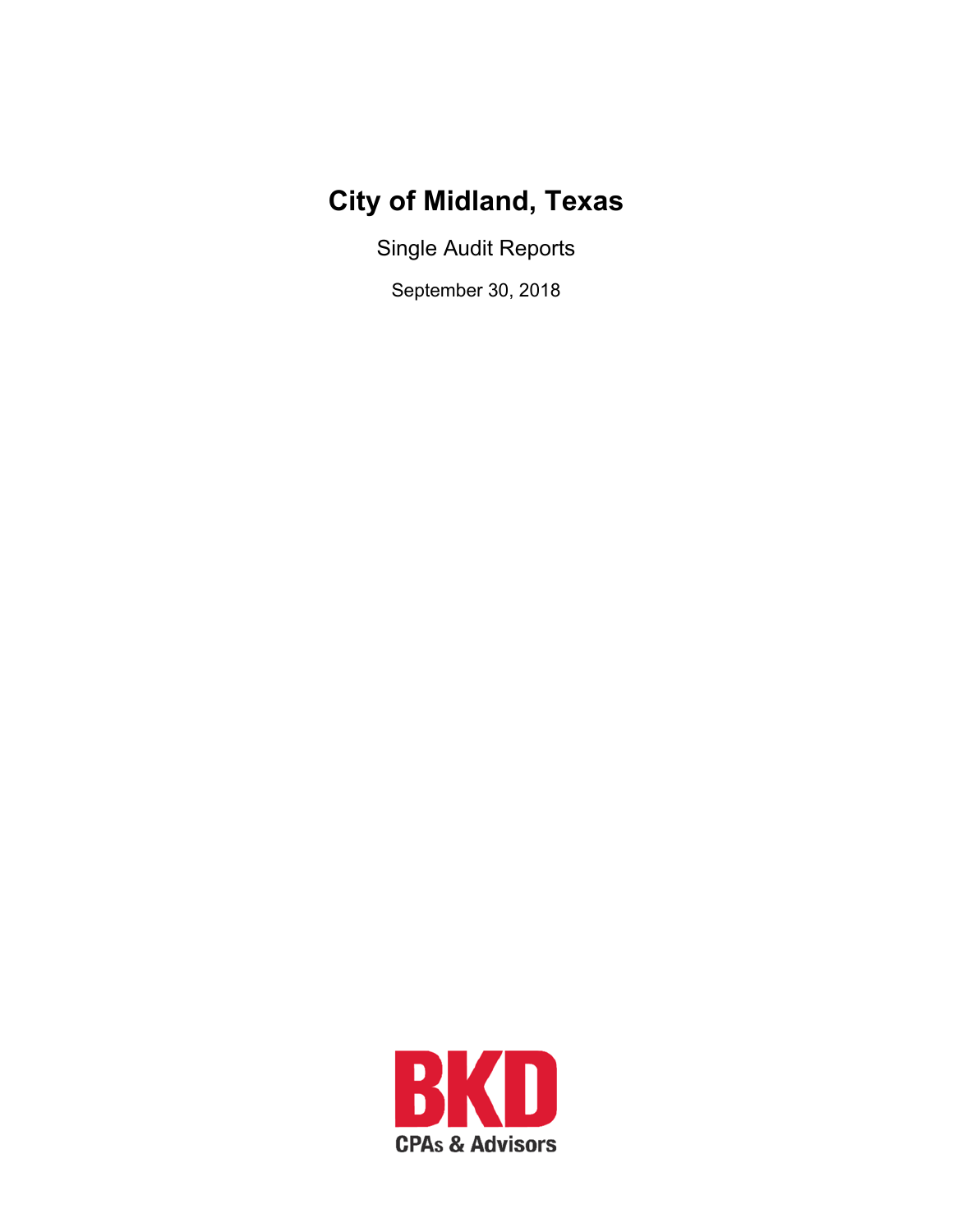# **City of Midland, Texas**

**September 30, 2018** 

| <b>Contents</b>                                                                                                                                                                                                         |
|-------------------------------------------------------------------------------------------------------------------------------------------------------------------------------------------------------------------------|
|                                                                                                                                                                                                                         |
|                                                                                                                                                                                                                         |
| Report on Internal Control Over Financial Reporting and on Compliance and Other<br><b>Matters Based on an Audit of Financial Statements</b><br>Performed in Accordance with Government Auditing Standards - Independent |
| Report on Compliance for the Major Federal Program; Report on<br>Internal Control Over Compliance; and Report on Schedule of Expenditures of<br>Federal Awards Required by the Uniform Guidance - Independent           |
|                                                                                                                                                                                                                         |
|                                                                                                                                                                                                                         |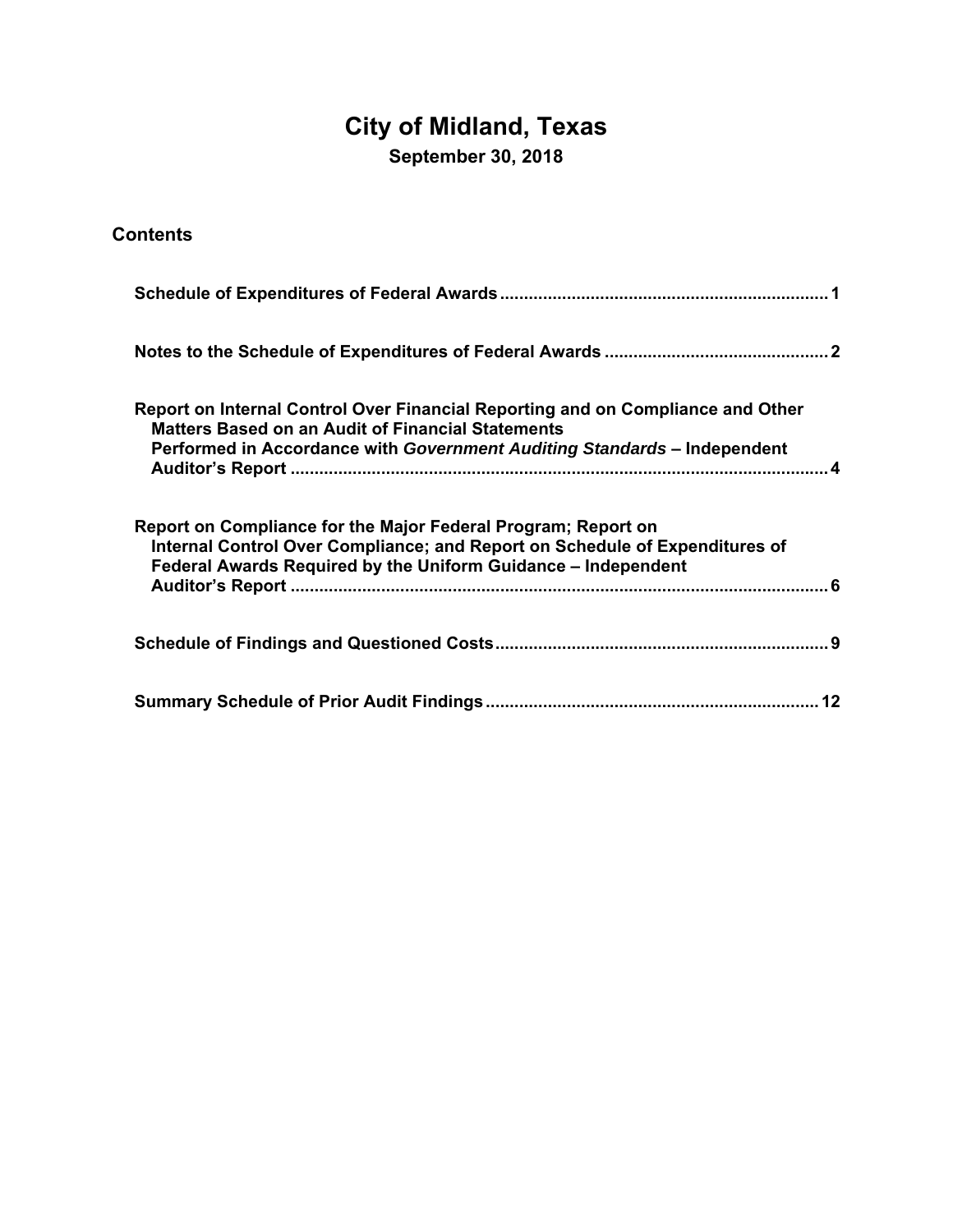# **City of Midland, Texas Schedule of Expenditures of Federal Awards Year Ended September 30, 2018**

| Federal Grantor/Pass-Through Grantor/<br>Program or Cluster Title                                                                                                                                                     | <b>Federal CFDA</b><br>Number | <b>Pass-Through Entity</b><br><b>Identifying Number</b> | <b>Passed Through</b><br>to Subrecipients | <b>Total Federal</b><br><b>Expenditures</b> |
|-----------------------------------------------------------------------------------------------------------------------------------------------------------------------------------------------------------------------|-------------------------------|---------------------------------------------------------|-------------------------------------------|---------------------------------------------|
| Department of Housing and Urban Development (HUD)<br>Direct Programs:<br><b>CDBG</b> - Entitlement Grants Cluster<br>Community Development Block Grants/Entitlement Grants<br>Total CDBG - Entitlement Grants Cluster | 14.218                        | N/A                                                     | 114,000<br>-S<br>114,000                  | 749,181<br>S<br>749,181                     |
| Department of Housing and Urban Development (HUD)                                                                                                                                                                     |                               |                                                         | 114,000                                   | 749,181                                     |
| <b>Department of Justice</b><br>Passed through from:<br>Texas Office of the Governor - Criminal Justice Division (CJD)<br>Edward Byrne Memorial Justice Assistance Grant Program                                      | 16.738                        | 2015-DJ-BX-0956                                         |                                           | 123,000                                     |
| Direct Programs:<br>Equitable Sharing Program                                                                                                                                                                         | 16.922                        | N/A                                                     |                                           | 191,667                                     |
| <b>Total Department of Justice</b>                                                                                                                                                                                    |                               |                                                         |                                           | 314,667                                     |
| <b>Department of Transportation</b><br>Direct Program:<br>Airport Improvement Program<br>Passed through from:                                                                                                         | 20.106                        | N/A                                                     |                                           | 3,875,224                                   |
| Texas Department of Transportation<br>Highway Safety Cluster<br>State and Community Highway Safety<br>Total Highway Safety Cluster                                                                                    | 20.600                        | 2016-Midland-S-1YG-0026                                 |                                           | 18,103<br>18,103                            |
| <b>Total Department of Transportation</b>                                                                                                                                                                             |                               |                                                         |                                           | 3,893,327                                   |
| <b>Department of Health and Human Services</b><br>Passed through from:<br>Texas Department of State Health Services                                                                                                   |                               |                                                         |                                           |                                             |
| Hospital Preparedness Program (HPP) and Public Health<br>Emergency Preparedness (PHEP) Aligned Cooperative Agreements                                                                                                 | 93.074                        | 537-18-0134-00001                                       |                                           | 80,933                                      |
| Immunization Cooperative Agreements                                                                                                                                                                                   | 93.268                        | 537-18-0062-00001                                       |                                           | 106,565                                     |
| Preventive Health and Health Services Block Grant                                                                                                                                                                     | 93.991                        | 537-18-0234-0001                                        |                                           | 47,193                                      |
| <b>Medicaid Cluster</b><br>Medical Assistance Program<br><b>Total Medicaid Cluster</b>                                                                                                                                | 93.778                        | 529-13-0033-00001                                       |                                           | 34,236<br>34,236                            |
| Direct Program:<br>Refugee and Entrant Assistance - State Administered Programs                                                                                                                                       | 93.566                        | N/A                                                     |                                           | 15,974                                      |
| <b>Total Department of Health and Human Services</b>                                                                                                                                                                  |                               |                                                         | $\blacksquare$                            | 284,901                                     |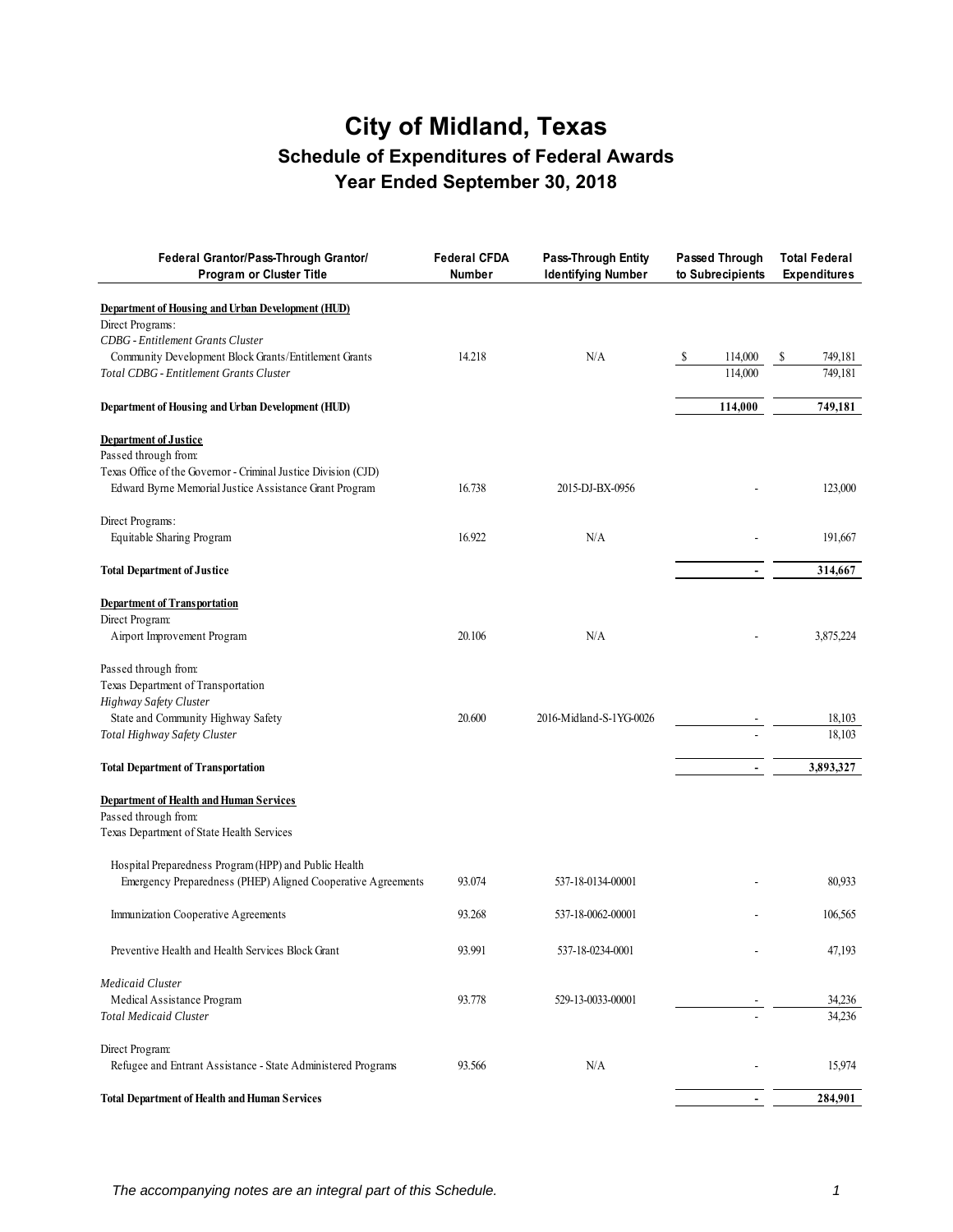# **City of Midland, Texas Schedule of Expenditures of Federal Awards (Continued) Year Ended September 30, 2018**

| Federal Grantor/Pass-Through Grantor/<br>Program or Cluster Title | <b>Federal CFDA</b><br>Number | Pass-Through Entity<br><b>Identifying Number</b> | Passed Through<br>to Subrecipients | <b>Total Federal</b><br><b>Expenditures</b> |
|-------------------------------------------------------------------|-------------------------------|--------------------------------------------------|------------------------------------|---------------------------------------------|
| <b>Executive Office of the President</b>                          |                               |                                                  |                                    |                                             |
| Direct Program:                                                   |                               |                                                  |                                    |                                             |
| High Intensity Drug Trafficking Areas Program                     | 95.001                        | N/A                                              |                                    | 121,035                                     |
| <b>Total Executive Office of the President</b>                    |                               |                                                  |                                    | 121,035                                     |
| <b>Department of Homeland Security</b>                            |                               |                                                  |                                    |                                             |
| Passed through from:                                              |                               |                                                  |                                    |                                             |
| Texas Department of Public Safety                                 |                               |                                                  |                                    |                                             |
| Disaster Grants - Public Assistance                               |                               |                                                  |                                    |                                             |
| (Presidentially Declared Disasters)                               | ₽<br>97.036                   | 4332                                             |                                    | 97,607                                      |
|                                                                   |                               |                                                  |                                    |                                             |
| <b>Emergency Management Performance Grants</b>                    | 97.042                        | 17TX-EMPG-763                                    |                                    | 23,700                                      |
| Fire Management Assistance Grant                                  | 97.046                        | FM2910                                           |                                    | 6,886                                       |
|                                                                   |                               |                                                  |                                    |                                             |
| <b>Total Department of Homeland Security</b>                      |                               |                                                  |                                    | 128,193                                     |
|                                                                   |                               |                                                  |                                    |                                             |
| <b>Total Expenditures of Federal Awards</b>                       |                               |                                                  | 114,000                            | 5,491,304                                   |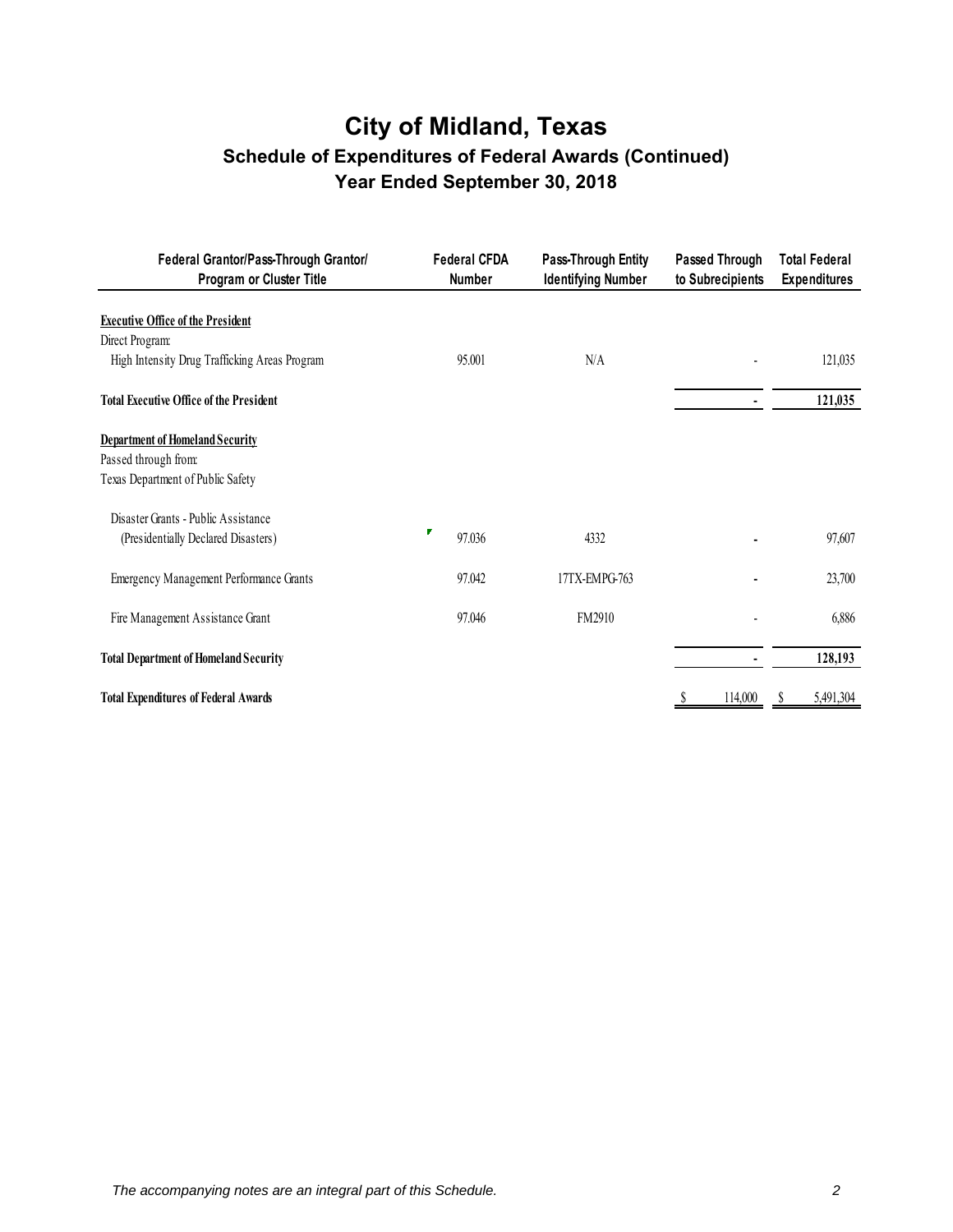## **City of Midland, Texas Notes to the Schedule of Expenditures of Federal Awards Year Ended September 30, 2018**

#### **1. General**

The accompanying schedule of expenditures of federal awards (Schedule) includes the federal award activity of the primary government of the City of Midland, Texas (City) under programs of the federal government for the year ended September 30, 2018. The City's reporting entity is defined in *Note 1* in the City's basic financial statements for the year ended September 30, 2018.

The information in this Schedule is presented in accordance with the requirements of Title 2 U.S. *Code of Federal Regulations* Part 200, *Uniform Administrative Requirements, Cost Principles, and Audit Requirements for Federal Awards* (Uniform Guidance). Because the Schedule presents only a selected portion of the operations of the City, it is not intended to and does not present the financial position, changes in net position/fund balance or cash flows of the City.

#### **2. Basis of Accounting**

Expenditures reported on the Schedule are reported on the modified accrual basis of accounting, except for the Airport Improvement Program, which is accounted for on the accrual basis of accounting.

The City's summary of significant accounting policies is presented in *Note 1* to the City's basic financial statements for the year ended September 30, 2018. Such expenditures are recognized following the cost principles contained in the Uniform Guidance, wherein certain types of expenditures are not allowable or are limited as to reimbursement. Negative amounts shown on the Schedule represent adjustments or credits made in the normal course of business to amounts reported as expenditures in prior years. The City has elected not to use the 10 percent de minimis indirect cost rate allowed under the Uniform Guidance.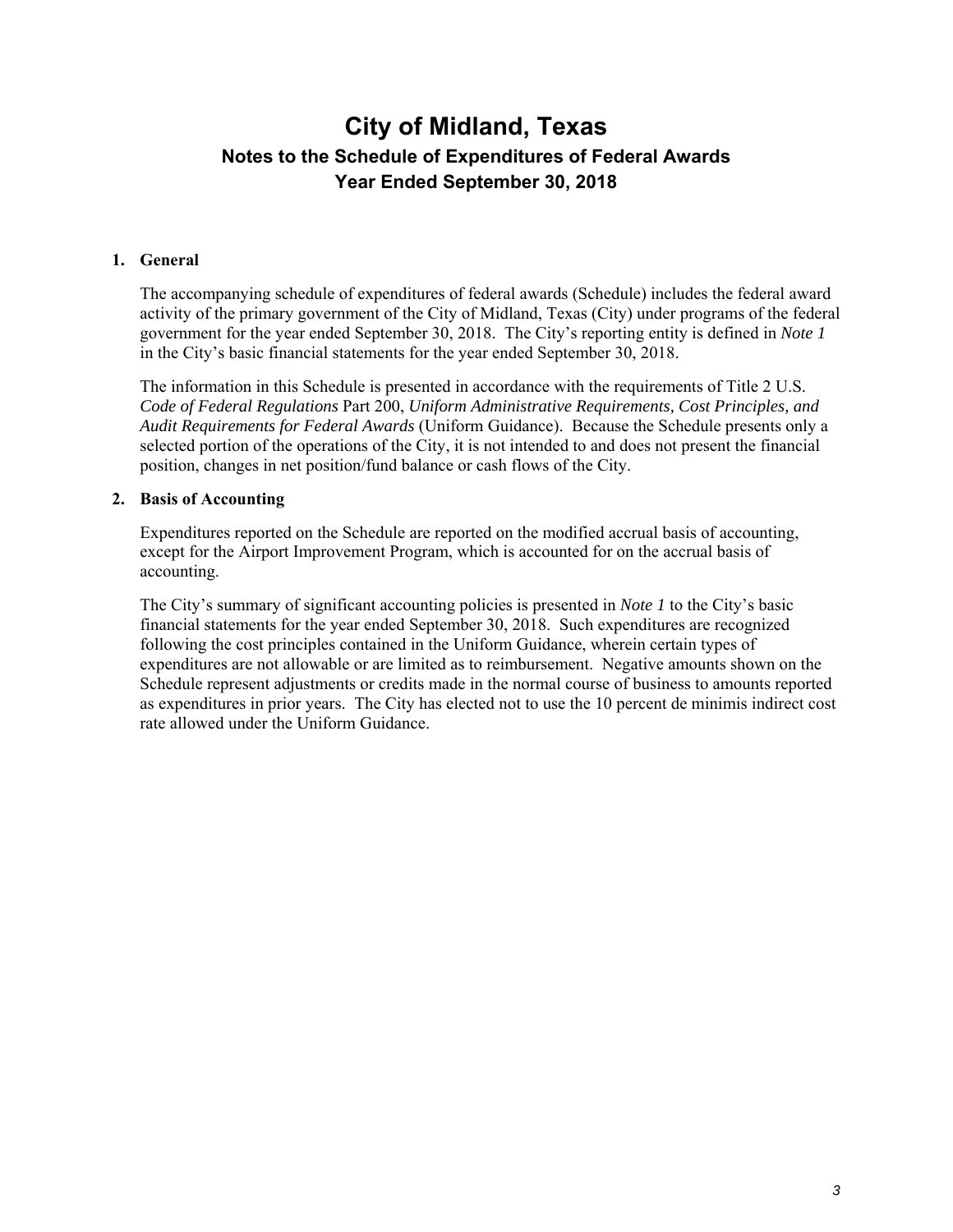

### **Report on Internal Control Over Financial Reporting and on Compliance and Other Matters Based on an Audit of Financial Statements Performed in Accordance with**  *Government Auditing Standards*

### **Independent Auditor's Report**

The Honorable Mayor and Members of the City Council City of Midland, Texas Midland, Texas

We have audited, in accordance with auditing standards generally accepted in the United States of America and the standards applicable to financial audits contained in *Government Auditing Standards*, issued by the Comptroller General of the United States, the financial statements of the governmental activities, the business-type activities, the aggregate discretely presented component units, each major fund, and the aggregate remaining fund information of the City of Midland, Texas (City), as of and for the year ended September 30, 2018, and the related notes to the financial statements, which collectively comprise the City's basic financial statements, and have issued our report thereon dated May 31, 2019, which contained an emphasis of a matter paragraph regarding a change in accounting principle. The financial statements of Spaceport Development Corporation (Spaceport) and Midland Economic Development Corporation (MDC), component units included in the financial statements of the aggregate discretely presented component units, were not audited in accordance with *Government Auditing Standards,* and accordingly, this report does not include reporting on internal control over financial reporting or instances of reportable noncompliance associated with Spaceport or MDC.

#### *Internal Control Over Financial Reporting*

In planning and performing our audit of the financial statements, we considered the City's internal control over financial reporting (internal control) to determine the audit procedures that are appropriate in the circumstances for the purpose of expressing our opinions on the financial statements, but not for the purpose of expressing an opinion on the effectiveness of the City's internal control. Accordingly, we do not express an opinion on the effectiveness of the City's internal control.

A *deficiency in internal control* exists when the design or operation of a control does not allow management or employees, in the normal course of performing their assigned functions, to prevent, or detect and correct, misstatements on a timely basis. A *material weakness* is a deficiency, or a combination of deficiencies, in internal control such that there is a reasonable possibility that a material misstatement of the entity's financial statements will not be prevented, or detected and corrected, on a timely basis. A *significant deficiency* is a deficiency, or a combination of deficiencies, in internal control that is less severe than a material weakness, yet important enough to merit attention by those charged with governance.

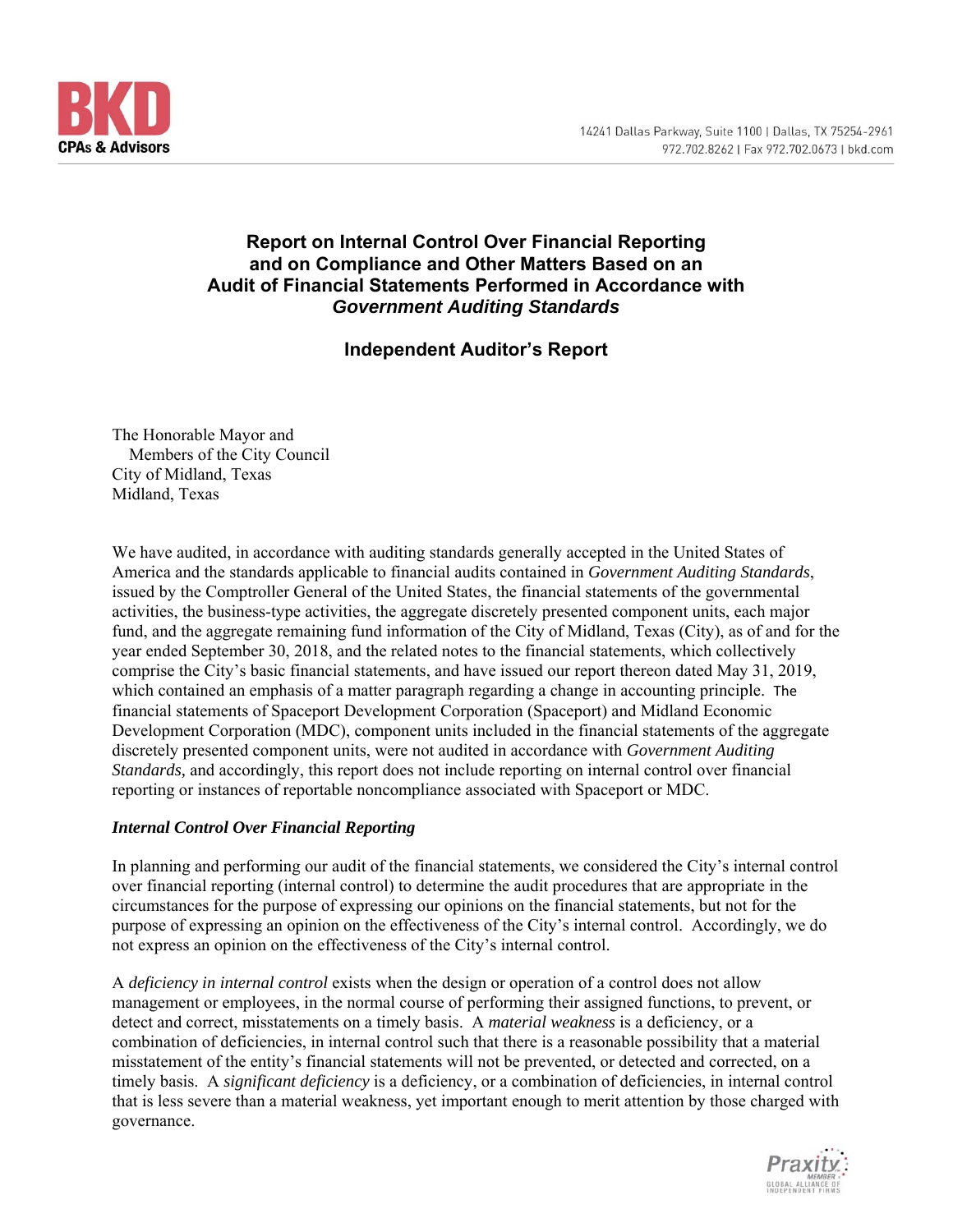The Honorable Mayor and Members of the City Council City of Midland, Texas Page 5

Our consideration of internal control was for the limited purpose described in the first paragraph of this section and was not designed to identify all deficiencies in internal control that might be material weaknesses or significant deficiencies. Given these limitations, during our audit we did not identify any deficiencies in internal control that we consider to be material weaknesses. However, material weaknesses may exist that have not been identified.

#### *Compliance and Other Matters*

As part of obtaining reasonable assurance about whether the City's financial statements are free from material misstatement, we performed tests of its compliance with certain provisions of laws, regulations, contracts and grant agreements, noncompliance with which could have a direct and material effect on the determination of financial statement amounts. However, providing an opinion on compliance with those provisions was not an objective of our audit and, accordingly, we do not express such an opinion. The results of our tests disclosed no instances of noncompliance or other matters that are required to be reported under *Government Auditing Standards*.

#### *Purpose of this Report*

The purpose of this report is solely to describe the scope of our testing of internal control and compliance and the results of that testing, and not to provide an opinion on the effectiveness of the entity's internal control or on compliance. This report is an integral part of an audit performed in accordance with *Government Auditing Standards* in considering the entity's internal control and compliance. Accordingly, this communication is not suitable for any other purpose.

BKD.LLP

Dallas, Texas May 31, 2019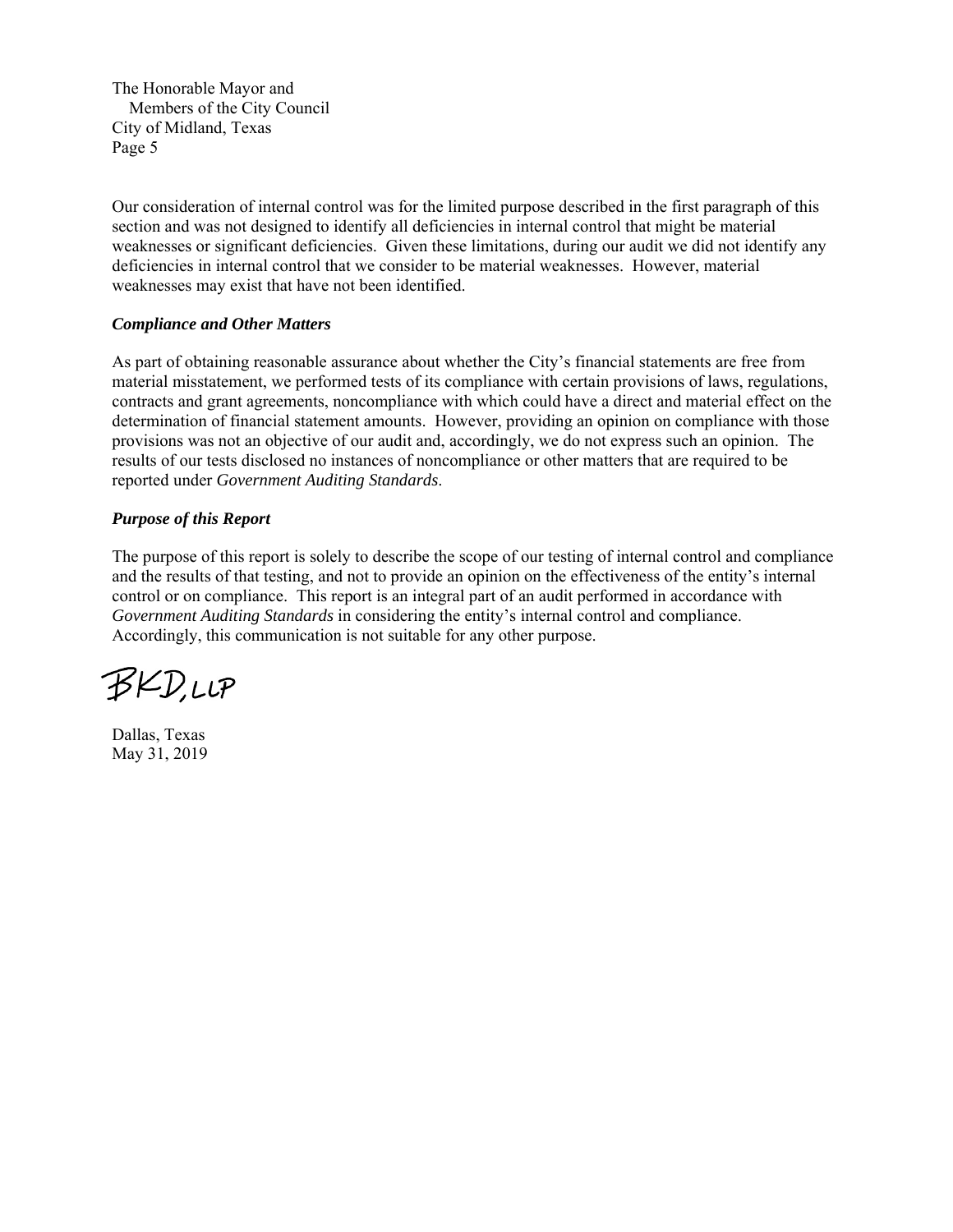

### **Report on Compliance for the Major Federal Program; Report on Internal Control Over Compliance; and Report on Schedule of Expenditures of Federal Awards Required by the Uniform Guidance**

### **Independent Auditor's Report**

The Honorable Mayor and Members of the City Council City of Midland, Texas Midland, Texas

#### **Report on Compliance for the Major Federal Program**

We have audited the City of Midland, Texas's (City) compliance with the types of compliance requirements described in the *OMB Compliance Supplement* that could have a direct and material effect on the City's major federal program for the year ended September 30, 2018. The City's major federal program is identified in the summary of auditor's results section of the accompanying schedule of findings and questioned costs.

#### *Management's Responsibility*

Management is responsible for compliance with federal statutes, regulations and the terms and conditions of its federal awards applicable to its federal programs.

#### *Auditor's Responsibility*

Our responsibility is to express an opinion on compliance for the City's major federal program based on our audit of the types of compliance requirements referred to above. We conducted our audit of compliance in accordance with auditing standards generally accepted in the United States of America; the standards applicable to financial audits contained in *Government Auditing Standards*, issued by the Comptroller General of the United States; and the audit requirements of Title 2 U.S. *Code of Federal Regulations* Part 200, *Uniform Administrative Requirements, Cost Principles, and Audit Requirements for Federal Awards* (Uniform Guidance). The standards and the Uniform Guidance require that we plan and perform the audit to obtain reasonable assurance about whether noncompliance with the types of compliance requirements referred to above that could have a direct and material effect on a major federal program occurred. An audit includes examining, on a test basis, evidence about the City's compliance with those requirements and performing such other procedures as we considered necessary in the circumstances.

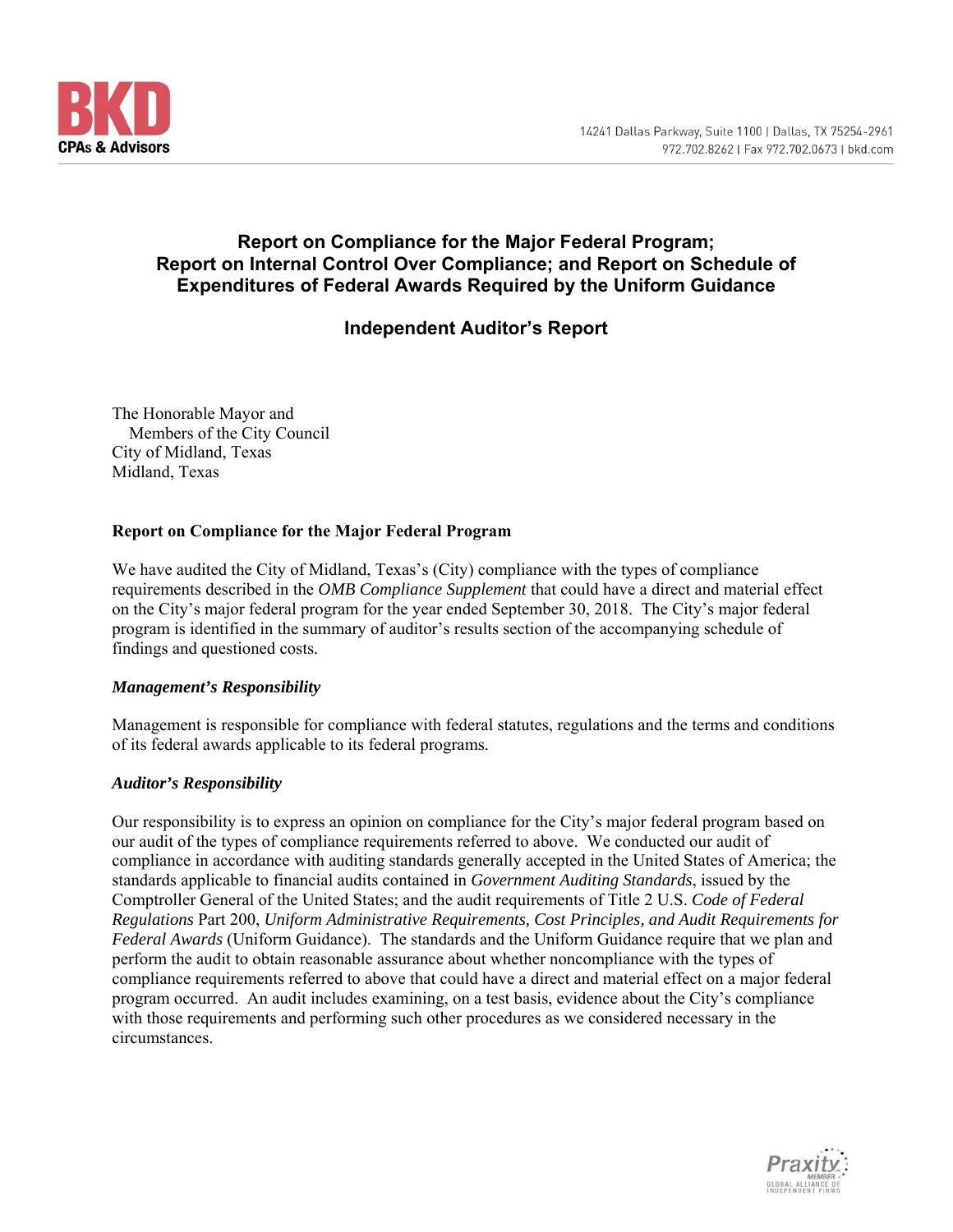The Honorable Mayor and Members of the City Council City of Midland, Texas Page 7

We believe that our audit provides a reasonable basis for our opinion on compliance for the major federal program. However, our audit does not provide a legal determination of the City's compliance.

#### *Opinion on the Major Federal Program*

In our opinion, the City complied, in all material respects, with the types of compliance requirements referred to above that could have a direct and material effect on its major federal program for the year ended September 30, 2018.

#### **Report on Internal Control Over Compliance**

Management of the City is responsible for establishing and maintaining effective internal control over compliance with the types of compliance requirements referred to above. In planning and performing our audit of compliance, we considered the City's internal control over compliance with the types of requirements that could have a direct and material effect on its major federal program to determine the auditing procedures that are appropriate in the circumstances for the purpose of expressing our opinion on compliance for the major federal program and to test and report on internal control over compliance in accordance with the Uniform Guidance, but not for the purpose of expressing an opinion on the effectiveness of internal control over compliance. Accordingly, we do not express an opinion on the effectiveness of the City's internal control over compliance.

A *deficiency in internal control over compliance* exists when the design or operation of a control over compliance does not allow management or employees, in the normal course of performing their assigned functions, to prevent, or detect and correct, noncompliance with a type of compliance requirement of a federal program on a timely basis. A *material weakness in internal control over compliance* is a deficiency, or a combination of deficiencies, in internal control over compliance, such that there is a reasonable possibility that material noncompliance with a type of compliance requirement of a federal program will not be prevented, or detected and corrected, on a timely basis. A *significant deficiency in internal control over compliance* is a deficiency, or a combination of deficiencies, in internal control over compliance with a type of compliance requirement of a federal program that is less severe than a material weakness in internal control over compliance, yet important enough to merit attention by those charged with governance.

Our consideration of internal control over compliance was for the limited purpose described in the first paragraph of this section and was not designed to identify all deficiencies in internal control over compliance that might be material weaknesses or significant deficiencies. We did not identify any deficiencies in internal control over compliance that we consider to be material weaknesses. However, material weaknesses may exist that have not been identified.

The purpose of this report on internal control over compliance is solely to describe the scope of our testing of internal control over compliance and the results of that testing based on the requirements of the Uniform Guidance. Accordingly, this report is not suitable for any other purpose.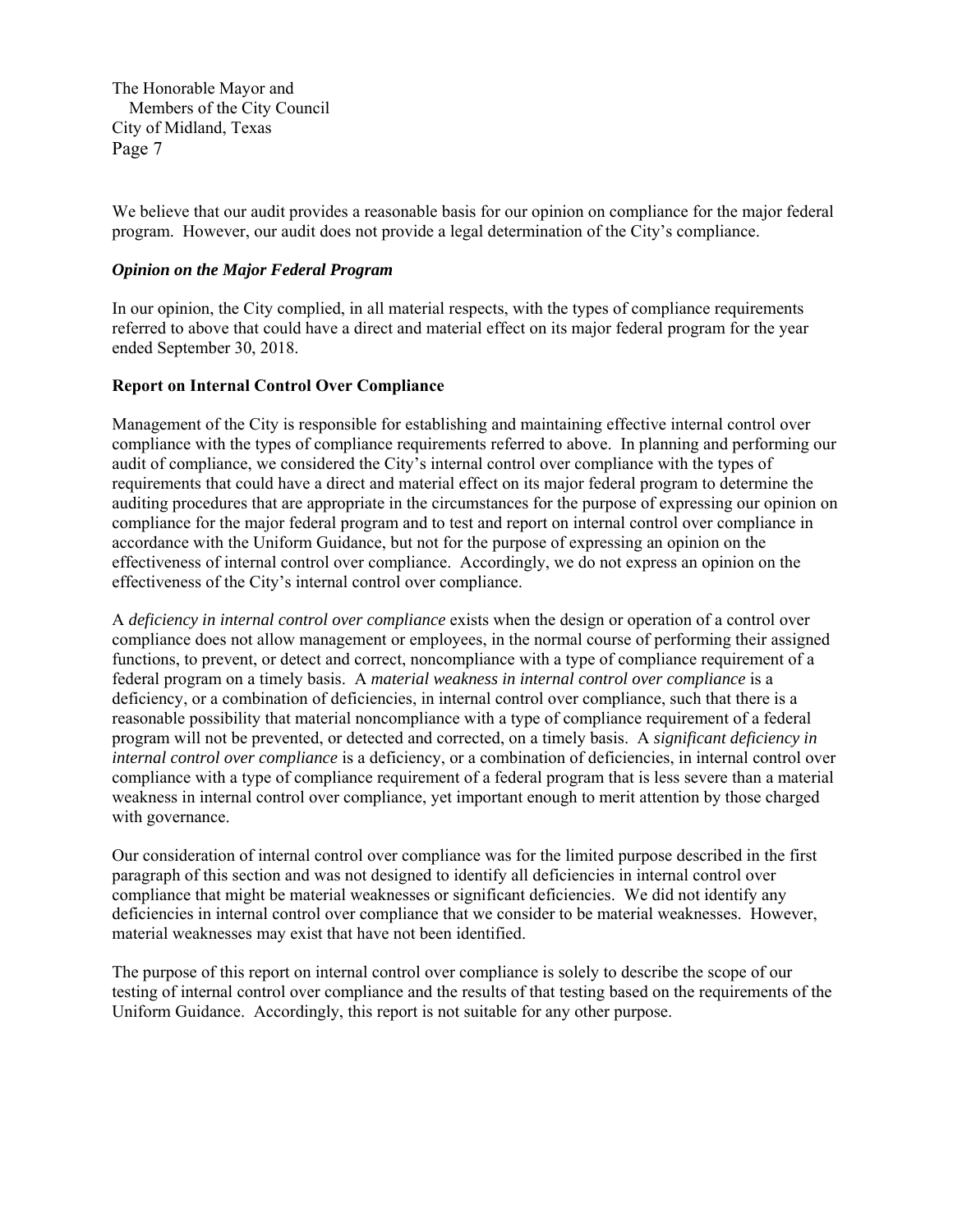The Honorable Mayor and Members of the City Council City of Midland, Texas Page 8

#### **Report on Schedule of Expenditures of Federal Awards Required by the Uniform Guidance**

We have audited the financial statements of the governmental activities, the business-type activities, the aggregate discretely presented component units, each major fund, and the aggregate remaining fund information of the City of Midland, Texas as of and for the year ended September 30, 2018, and the related notes to the financial statements, which collectively comprise the City's basic financial statements. We issued our report thereon dated May 31, 2019, which contained unmodified opinions on those financial statements and an emphasis of a matter paragraph regarding a change in accounting principle. Our audit was conducted for the purpose of forming opinions on the financial statements that collectively comprise the basic financial statements. The accompanying schedule of expenditures of federal awards is presented for purposes of additional analysis as required by the Uniform Guidance and is not a required part of the basic financial statements. Such information is the responsibility of management and was derived from and relates directly to the underlying accounting and other records used to prepare the basic financial statements. The information has been subjected to the auditing procedures applied in the audit of the financial statements and certain additional procedures, including comparing and reconciling such information directly to the underlying accounting and other records used to prepare the basic financial statements or to the basic financial statements themselves, and other additional procedures in accordance with auditing standards generally accepted in the United States of America. In our opinion, the schedule of expenditures of federal awards is fairly stated in all material respects in relation to the basic financial statements as a whole.

**BKD,LLP** 

Dallas, Texas May 31, 2019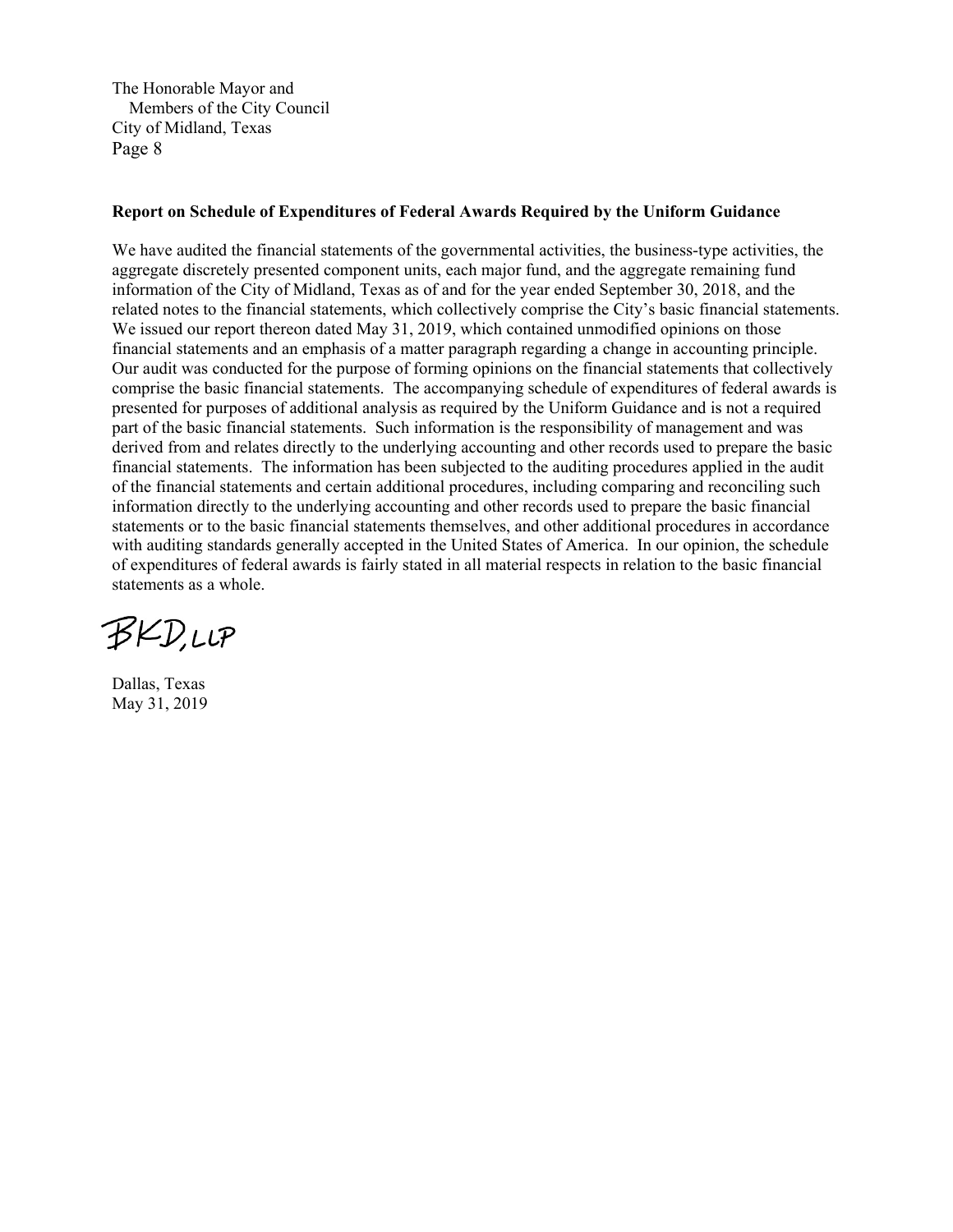# **City of Midland, Texas Schedule of Findings and Questioned Costs Year Ended September 30, 2018**

### *Summary of Auditor's Results*

#### *Financial Statements*

1. The type of report the auditor issued on whether the financial statements audited were prepared in accordance with accounting principles generally accepted in the United States of America (GAAP) was:

| $\boxtimes$ Unmodified       | Qualified | Adverse | Disclaimer                                                                               |                           |
|------------------------------|-----------|---------|------------------------------------------------------------------------------------------|---------------------------|
|                              |           |         | The independent auditor's report on internal control over financial reporting disclosed: |                           |
| Significant deficiency(ies)? |           |         | $\Box$ Yes                                                                               | $\boxtimes$ None reported |
| Material weakness(es)?       |           |         | $\perp$ Yes                                                                              | ⊠ No                      |

3. Noncompliance considered material to the financial statements was disclosed by the audit?

| $\boxtimes$ No | Yes |  |
|----------------|-----|--|
|----------------|-----|--|

#### *Federal Awards*

4. The independent auditor's report on internal control over compliance for the major federal award program disclosed:

| Significant deficiency(ies)? | $\Box$ Yes                | $\boxtimes$ None reported |
|------------------------------|---------------------------|---------------------------|
| Material weakness(es)?       | $\Box$ Yes $\boxtimes$ No |                           |

5. The opinion expressed in the independent auditor's report on compliance for the major federal award program was:

| $\boxtimes$ Unmodified | $\Box$ Qualified | $\Box$ Adverse | $\Box$ Disclaimer |  |
|------------------------|------------------|----------------|-------------------|--|
|                        |                  |                |                   |  |

6. The audit disclosed findings required to be reported by 2 CFR 200.516(a)?

|  | $\boxtimes$ No |
|--|----------------|
|--|----------------|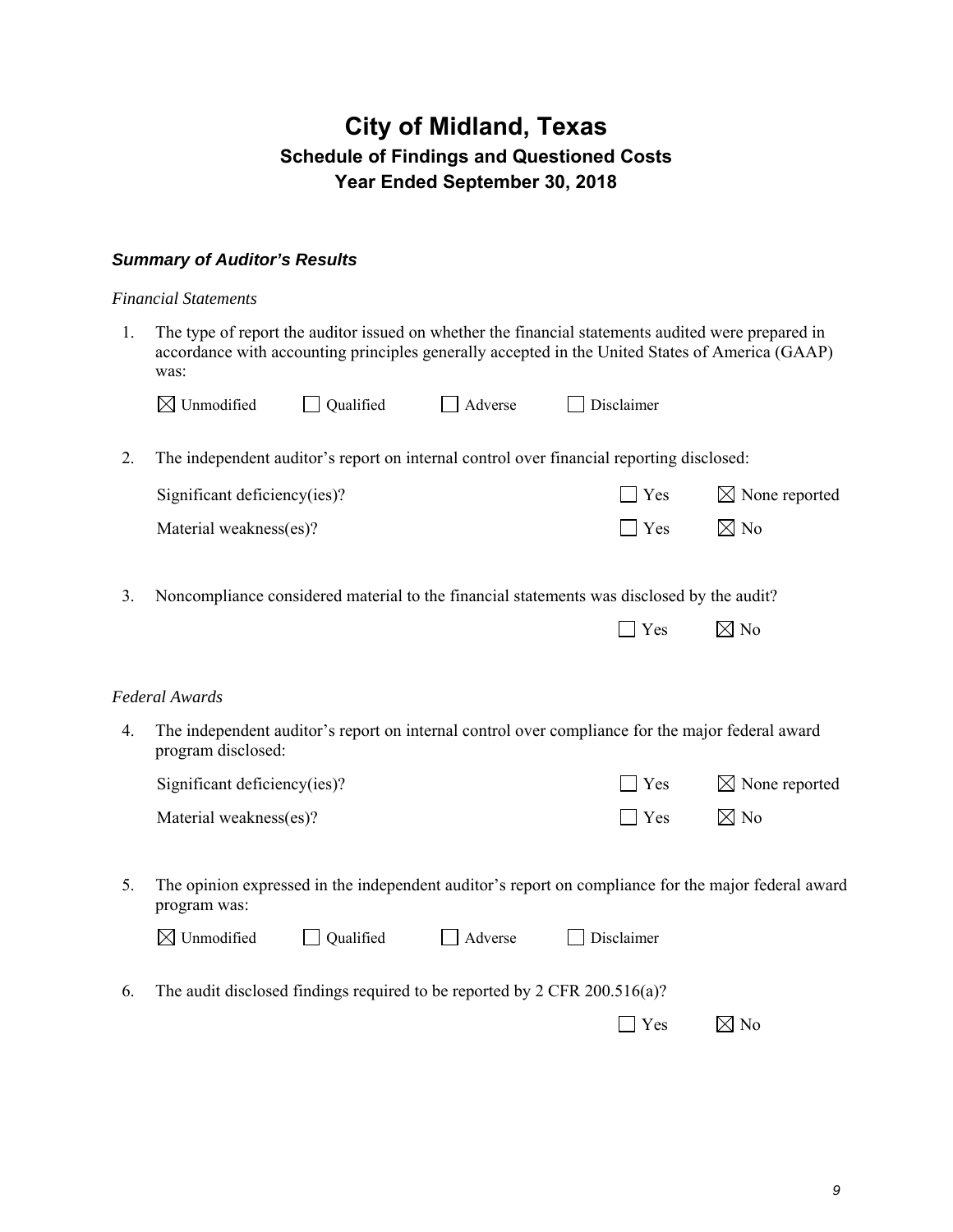# **City of Midland, Texas Schedule of Findings and Questioned Costs (Continued) Year Ended September 30, 2018**

7. The City's major program was:

|    | Cluster/Program                                                                     | <b>CFDA Number</b> |
|----|-------------------------------------------------------------------------------------|--------------------|
|    | Airport Improvement Program                                                         | 20.106             |
| 8. | The threshold used to distinguish between Type A and Type B programs was \$750,000. |                    |

9. The City qualified as a low-risk auditee?

| Y es | $\boxtimes$ No |
|------|----------------|
|      |                |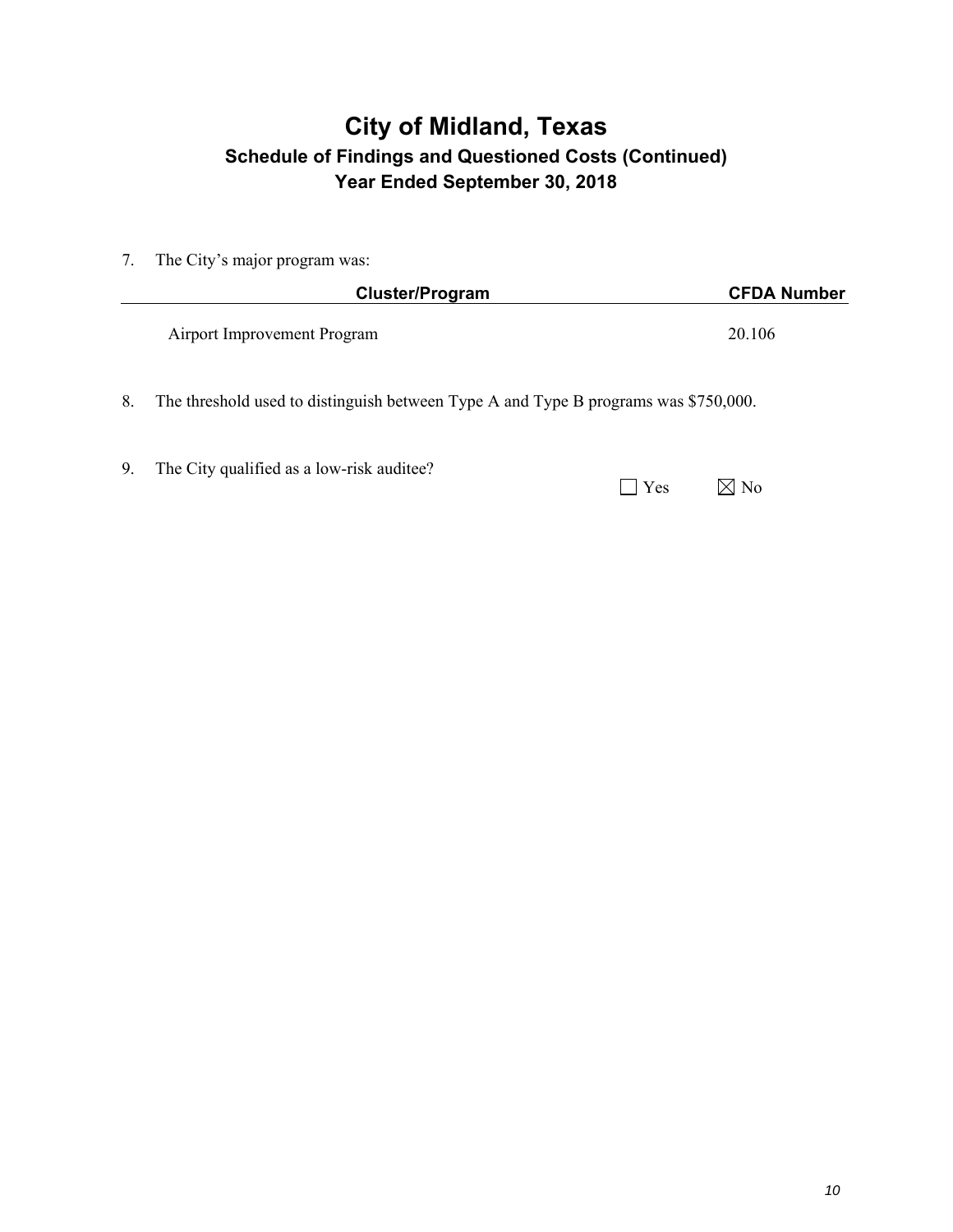# **City of Midland, Texas Schedule of Findings and Questioned Costs (Continued) Year Ended September 30, 2018**

**Findings Required to be Reported by** *Government Auditing Standards* 

**Reference Number Finding Community Property** 

No matters are reportable.

### **Findings Required to be Reported by the Uniform Guidance**

**Reference** 

**Finding** 

No matters are reportable.